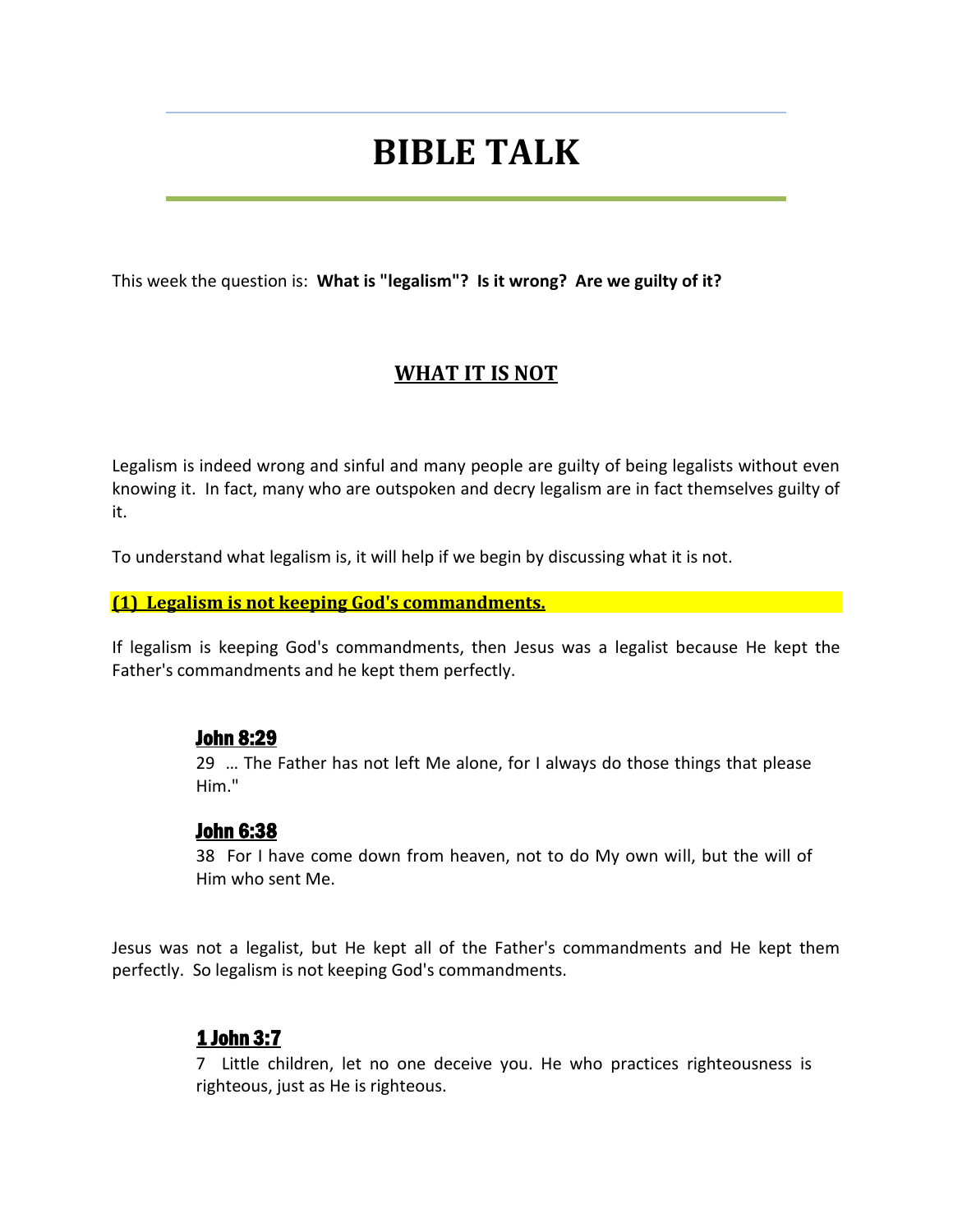*"Practicing righteousness,"* according to Psalms 119:172 means keeping God's commandments. *"Let no one deceive you,"* the apostle said, *"he who practices righteousness – keeps the commandments of God – he is the one who is righteous."* When anyone from any denomination teaches that you can be righteous without keeping God's commands, just remember what the apostle said here, *"Let no one deceive you: he who practices righteousness is righteous, just as he is righteous."*

#### **(2) Legalism is not preaching to others that God's commandments must be kept.**

If legalism is preaching that men must keep God's commandments, then all the apostles and prophets were legalists, because they preached that men must obey the Lord!

### Jeremiah 35:14-15

14 … [God said, The sons of Jonadab] obey their father's commandment. But although I have spoken to you, rising early and speaking, you did not obey Me. 15 I have also sent to you all My servants the prophets, rising up early and sending them, saying, 'Turn now everyone from his evil way, amend your doings, and do not go after other gods to serve them; then you will dwell in the land which I have given you and your fathers.' But you have not inclined your ear, nor obeyed Me.

According to this God sent all the prophets to plead with the people to come back in obedience to the commandments of God. If legalism means preaching that people must obey God's commands, then all of the prophets were legalists because that's what they all preached. We know, however, that the prophets and apostles were not legalists, so we know that what they preached was not legalism.

# **WHAT LEGALISM IS**

What, then, is legalism if it is not keeping the commandments of God and if it is not preaching to others that they must keep the commandments of God? What is it?

Legalism, according to the Bible, is someone who is depending on their ability to keep the law rather than depending upon God. Legalism is not law-keeping, but pride and arrogance in one's accomplishments with the law. It is an attitude. Legalism is someone who becomes so proud of themselves, someone who becomes so puffed up and haughty, that they begin to think they deserve heaven.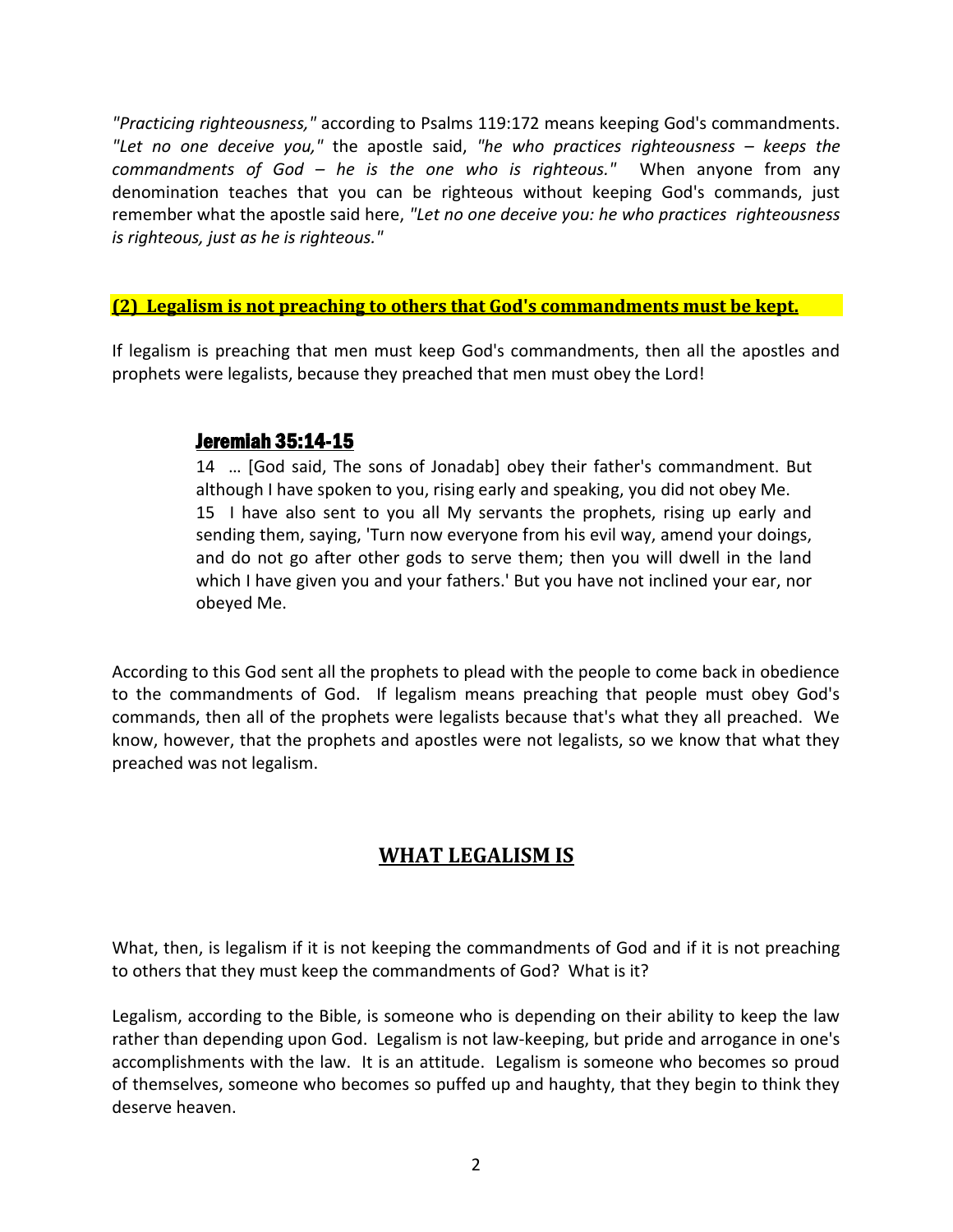In the Bible we are instructed by Jesus to keep every single commandment that God gave, but we are also instructed to keep a humble attitude and remember that we are undeserving. Take this for an example of what I mean:

## Deuteronomy 8:11-18

11 "Beware that you do not forget the LORD your God by not keeping His commandments, His judgments, and His statutes which I command you today, 12 lest — when you have eaten and are full, and have built beautiful houses and

dwell in them;

13 and when your herds and your flocks multiply, and your silver and your gold are multiplied, and all that you have is multiplied;

14 when your heart is lifted up, and you forget the LORD your God who brought you out of the land of Egypt, from the house of bondage;

17 then you say in your heart, 'My power and the might of my hand have gained me this wealth.'

18 "And you shall remember the LORD your God, for it is He who gives you power to get wealth, that He may establish His covenant which He swore to your fathers, as it is this day.

Do you see the point of this passage. Turn to Deuteronomy 8 and read the entire chapter after you hang up and you will learn what legalism is. Legalism is not working, it's not someone keeping God's commandments, but it's thinking. It's someone thinking that they, with their own power and with their own might have saved themselves because they are so good and have keep God's commandments so perfectly.

Instead of becoming haughty and proud, we must keep all of God's commandments, including baptism, but we must keep the right attitude. After we have kept all of God's commandments, we must then humbly admit that God does not owe us a thing. He is not indebted to us in the slightest. Even after we have keep all of His commandments, we are still undeserving of heaven.

## Luke 17:7-10

7 And which of you, having a servant plowing or tending sheep, will say to him when he has come in from the field, 'Come at once and sit down to eat'?

8 But will he not rather say to him, 'Prepare something for my supper, and gird yourself and serve me till I have eaten and drunk, and afterward you will eat and drink'?

9 Does he thank that servant because he did the things that were commanded him? I think not.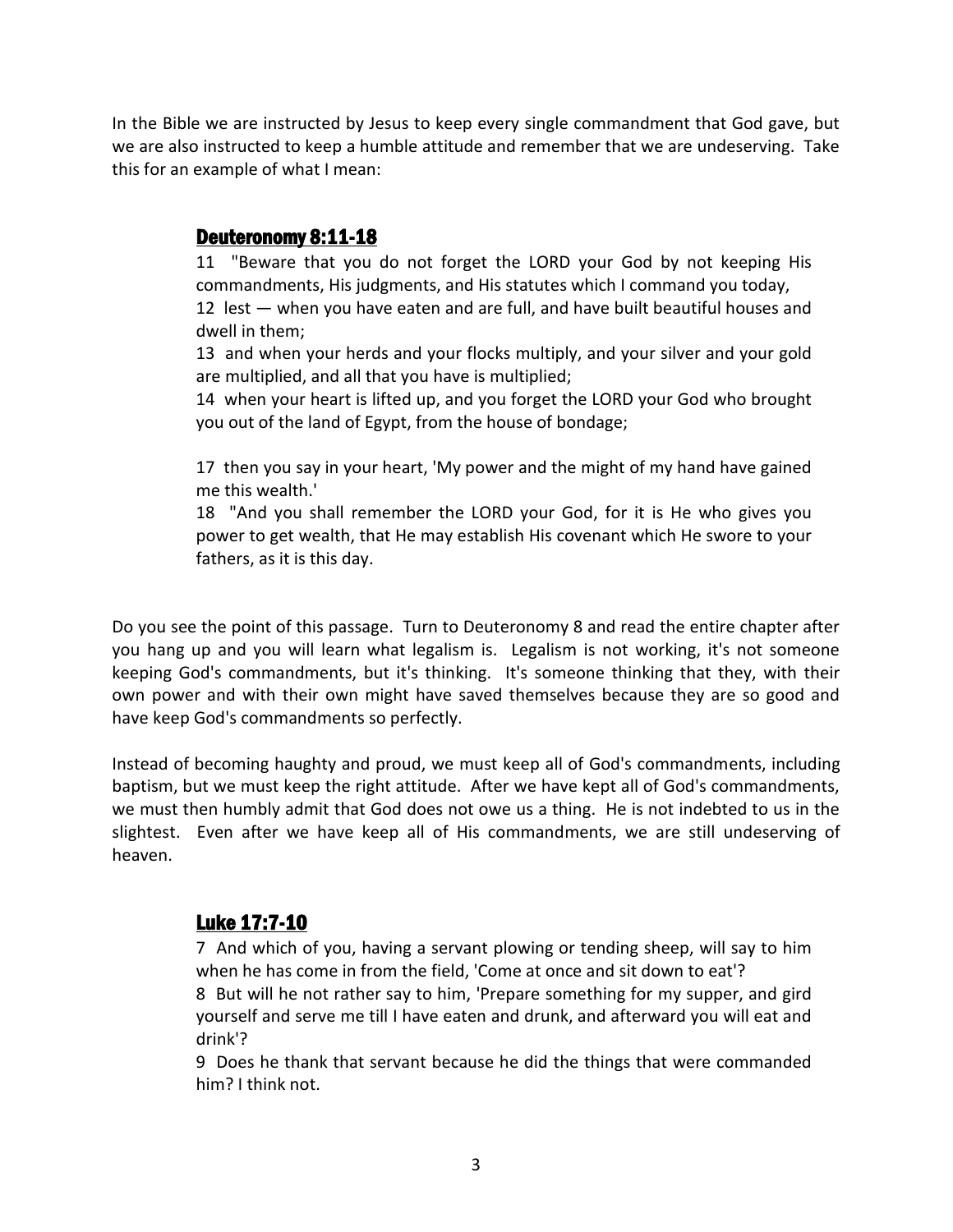10 So likewise you, when you have done all those things which you are commanded, say, 'We are unprofitable servants. We have done what was our duty to do.'"

Do you see the point here? It's not necessary for the master to "thank" the slave for keeping a commandment! The slave must do what the master commandments, but he is not deserving of any special praise because he has only done what was commanded!

Legalism is someone who becomes haughty and begins to think that they are deserving of praise from God. The Pharisees were legalists and felt that God owed them special praise.

# Luke 18:11-12

11 The Pharisee stood and prayed thus with himself, 'God, I thank You that I am not like other men — extortioners, unjust, adulterers, or even as this tax collector.

12 I fast twice a week; I give tithes of all that I possess.'

This is legalism. This is a man who is depending upon his accomplishments with the law rather than upon God. This is a man who thinks he is really good enough to go to heaven because of how good he has been. Legalism is a haughty attitude.

Is there anything wrong with giving tithes? No. Is there anything wrong with fasting? No. Is it wrong to preach to others that they should tithe, or fast? No. What then was the problem? The problem was the man's attitude. He proudly viewed himself as being deserving and worthy of special praise from God. He proudly imagined that God owed him salvation.

# **APPLICATION**

Unfortunately, many people, without realizing it, are legalists. For example, when we preach to people that they must believe and be baptized to be saved (Mark 16:16) it is common to hear something like this:

> *"Are you saying men must be baptized in water to be saved and if they don't they can't go to heaven? Are you saying my good old grannie who went to church every Sunday and read her Bible every day and asked the Lord to save her ... are you saying she's lost just because she didn't get baptized in water?"*